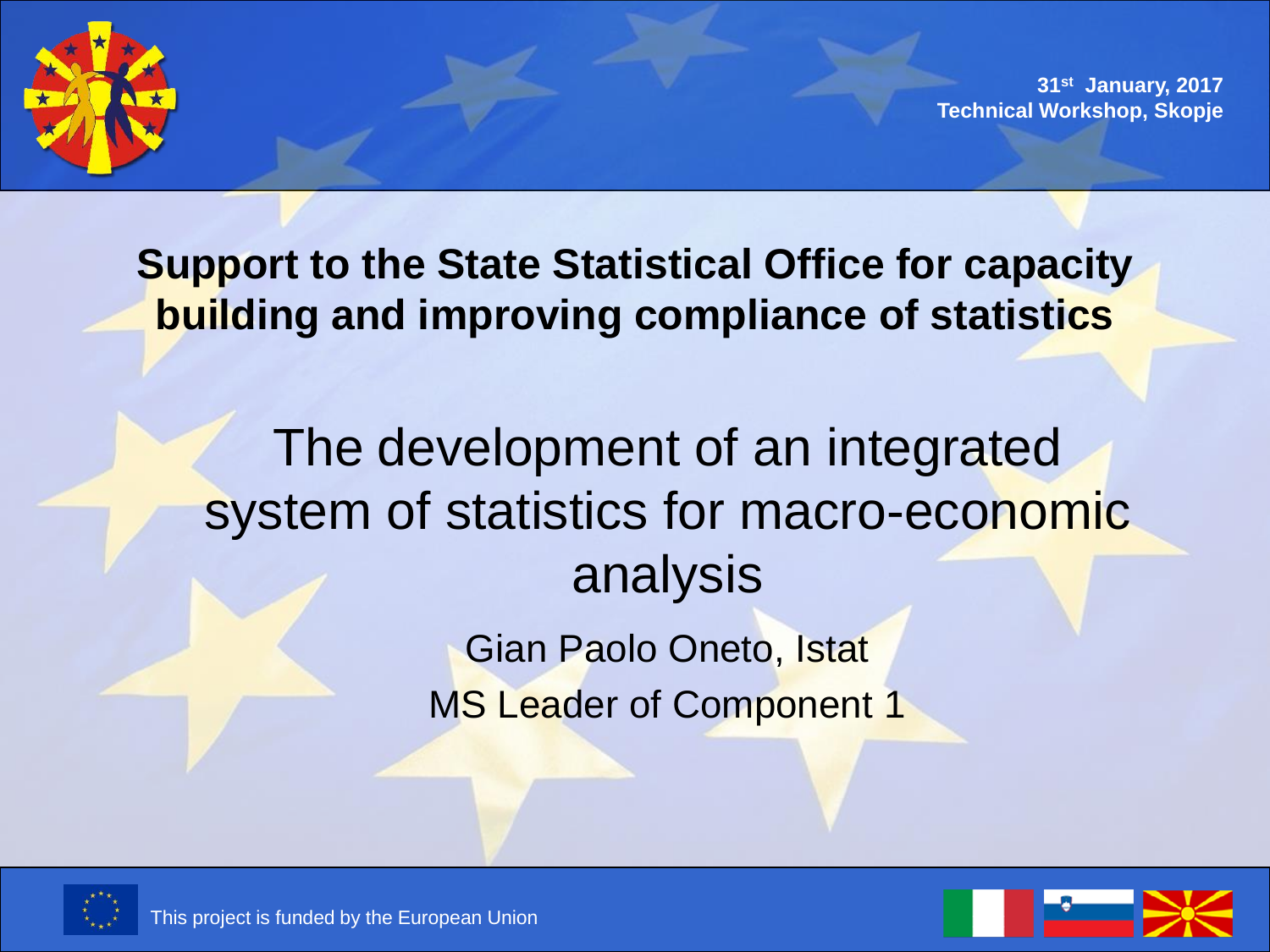

**Outline of the presentation**

- The main elements of the EU system of macroeconomic statistics
- The Annual National Accounts (ANA)
- The Quarterly National Accounts (QNA) and their relationship with ANA preliminary estimates
- The role of STS statistics in the QNA estimation process
- The relevance of the quality and coverage of STS indicators, in particular concerning services

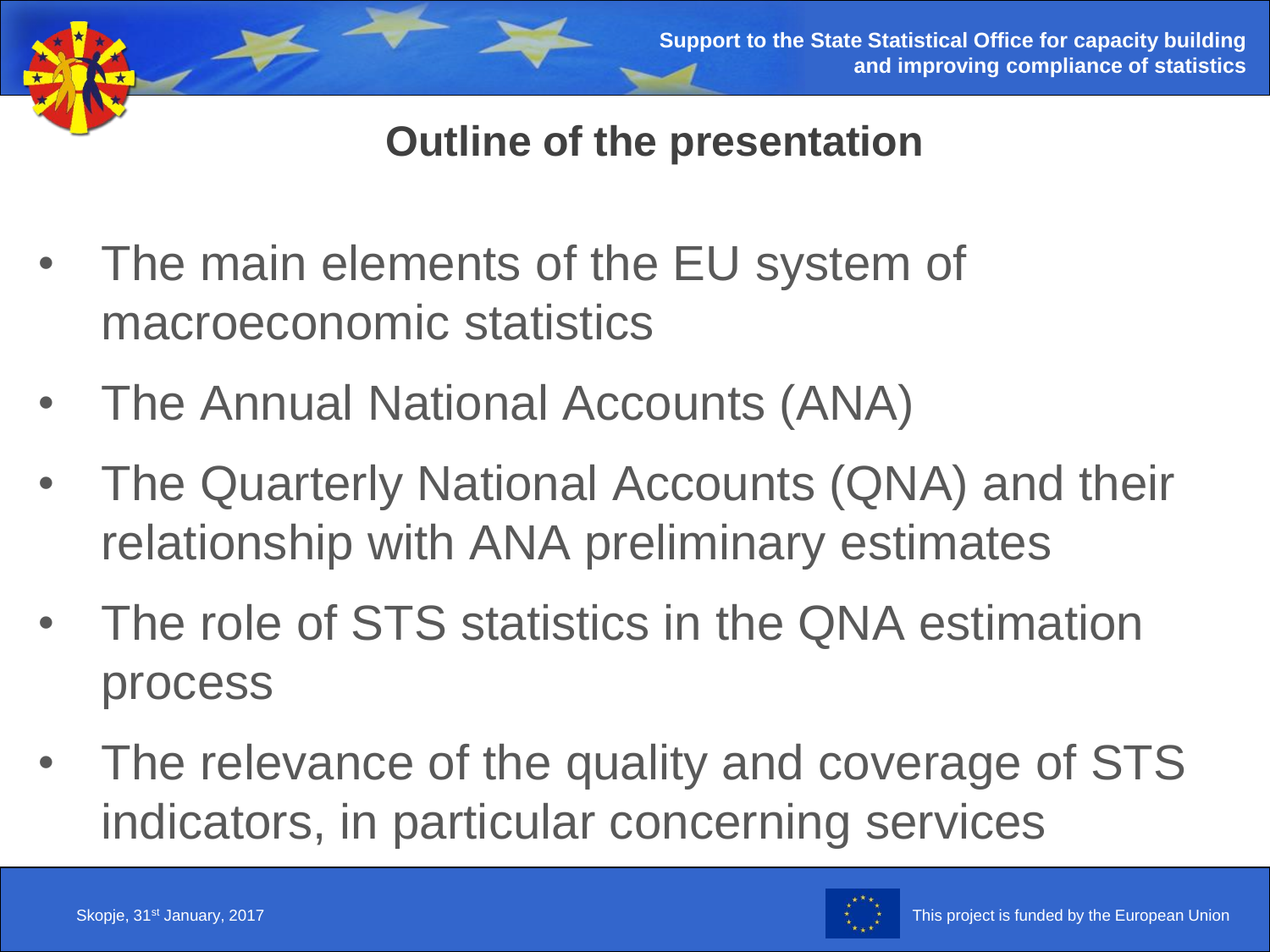#### **Setting the targets for macro-economic statistics**

- **The target is a comprehensive system of macroeconomic statistics designed to monitor the national economic trends**
- **The European statistical system has developed over the last two** decades a large set of macro-economic statistics that allow the different groups of users (policy makers, business representatives, unions, citizens at large…) to dwell on a very broad information potential providing signals and elements about the evolution of the economy, at macro level.
- **The main components of this system are Annual National Accounts,** Quarterly National Accounts, STS indicators; the business register and Structural Business Statistics are the main underlying information sources.

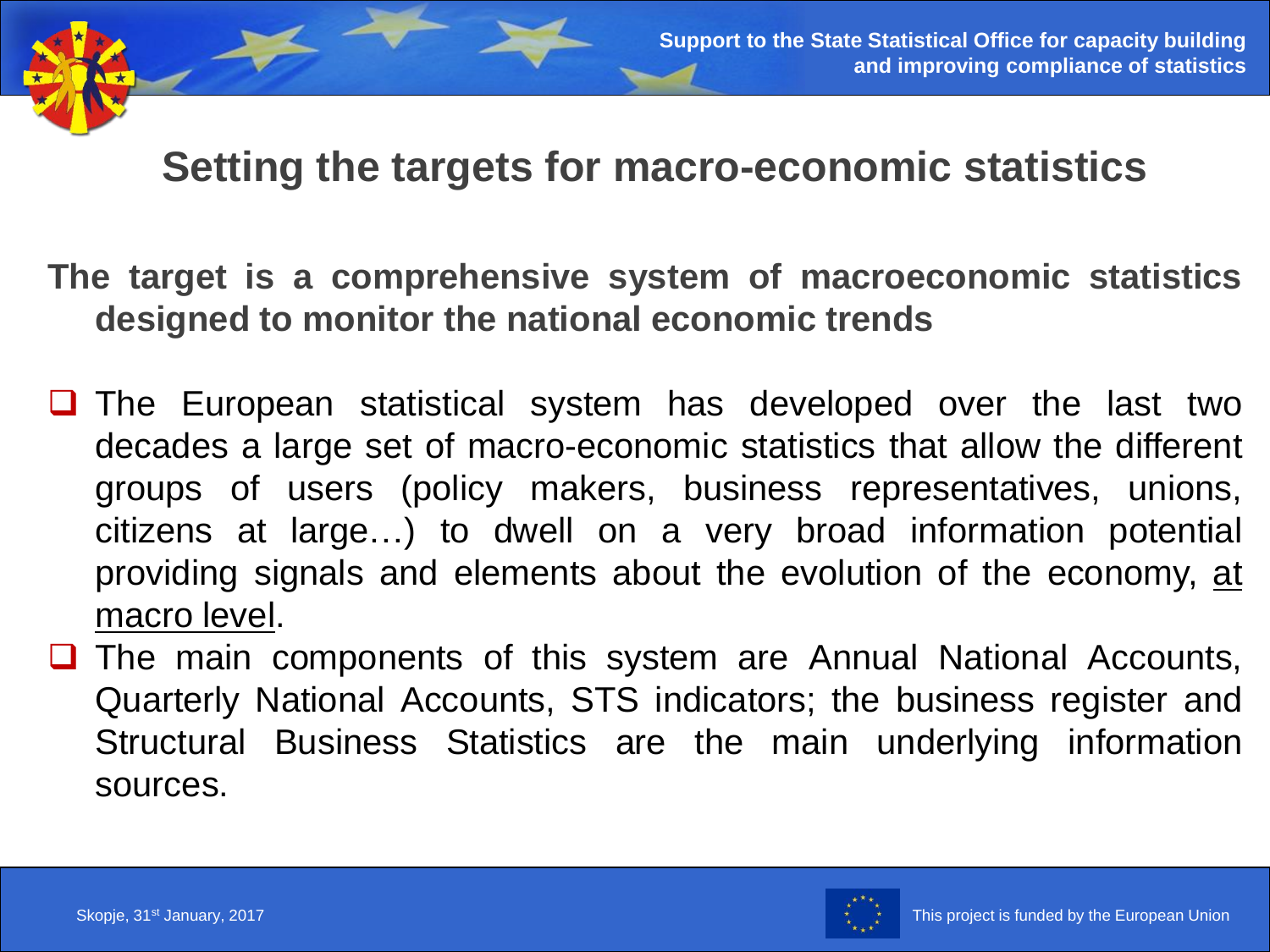#### **The first building block of the system : Annual ESA National Accounts**

The economic structure of a country is typically measured using data drawn from Annual National Accounts (ANA). Those are based on a well defined accounting framework, formally codified in the SNA manual and in the EU ESA Regulation.

- Annual National Accounts provide users with a complete picture of the economic structure, measuring a number of crucial variables (GDP, Value Added, Consumption and Investment, Employment, …) with a reasonable sector break-down. ANA consider in an integrated way the supply and demand sides, the flows with the rest of the world, the labour and capital input of the economy, the income variables, and so on.
- The main features of Annual NA is their internal consistency and completeness, their ability to provide a coherent set of variables, their long standing ability to back (macro)economic analysis

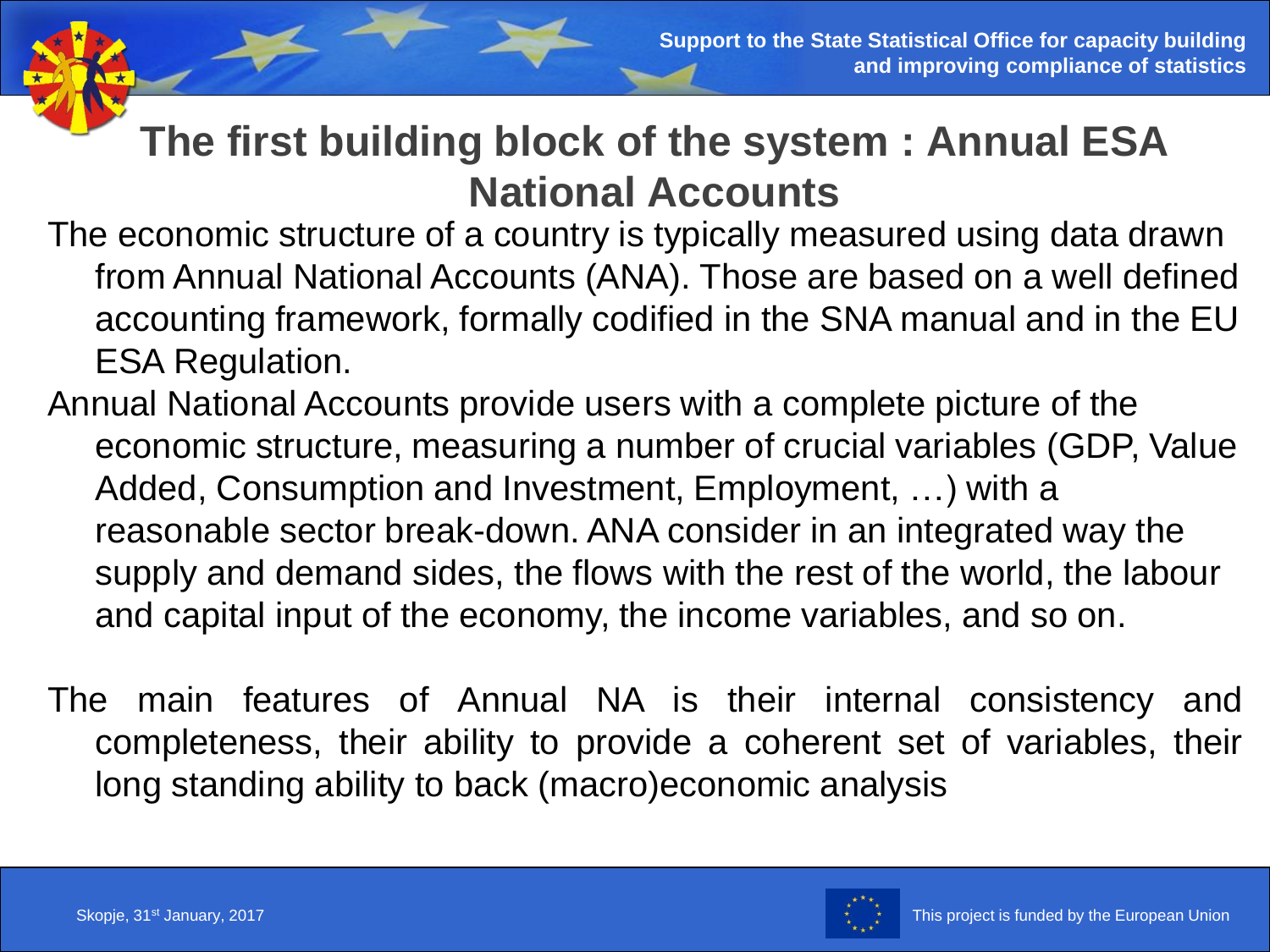**The compilation of ANA: a step by step process using over time multiple information sources (1)**

The compilation of Annual National Accounts is a very complex activity, compounding a well defined methodological framework (currently ESA 2010) with the maximum extent of information sources available for a National Statistical Institute (censuses, surveys, administrative sources, even informal or private collection of information).

What is worth discussing in the present context is not the whole information set utilised in the compilation of ANA – that indeed differs across countries - but rather how this set evolves over time, resulting in a revision process very relevant for users.

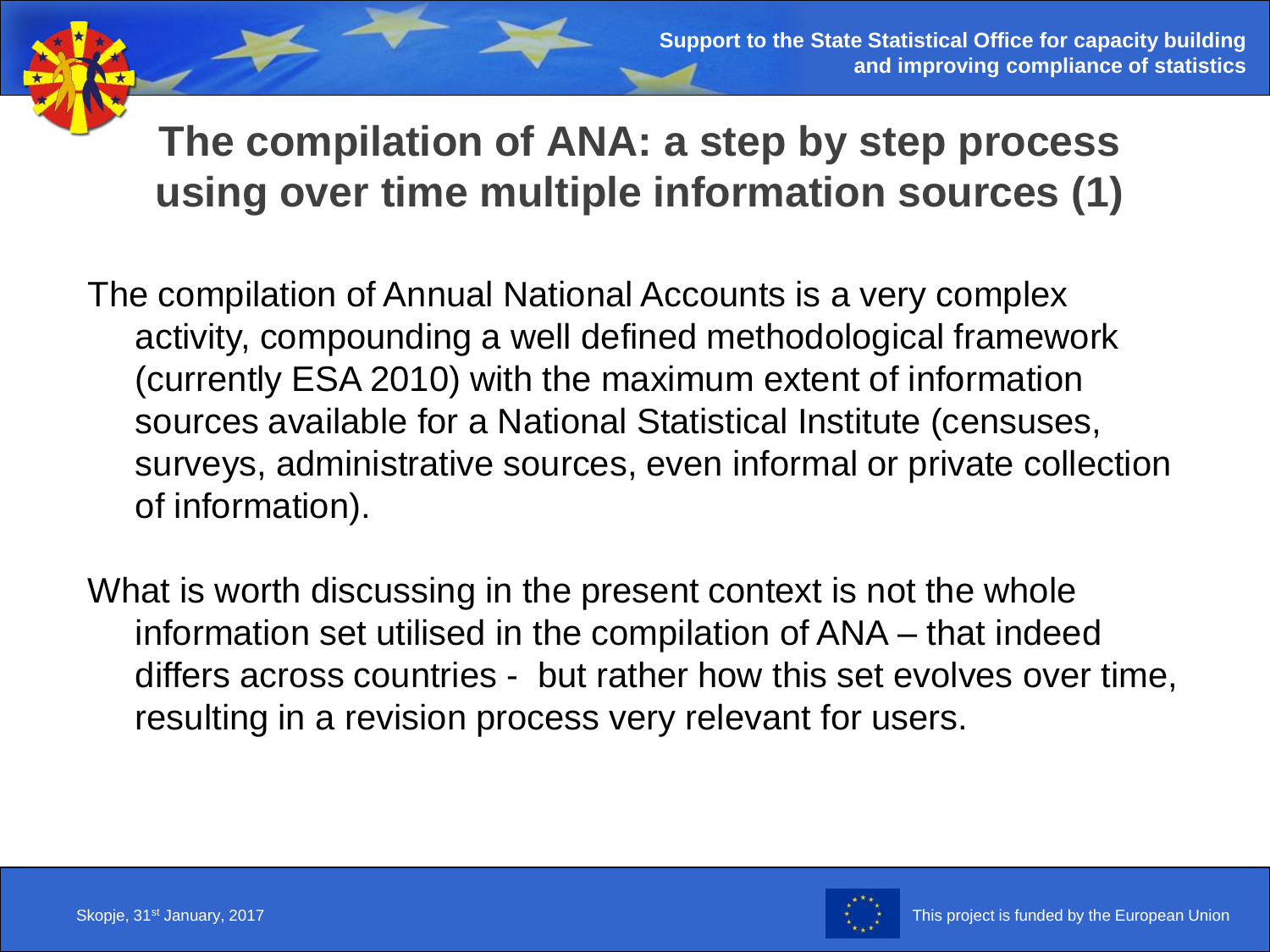**The compilation of ANA: a step by step process using over time multiple information sources (2)**

The information content of annual data change significantly over time. The preliminary estimates (namely year T-1 data estimated at T) have broadly speaking the same information content of quarterly data, i.e. are based on short term indicators (including international trade data), with prevalence of supply side information, supplemented by price and labour input statistics. Typically do not take into account structural business data and business demography that cannot be embodied in STS indicators.

In turn, semi-final and final estimates (typically year T-2 and T-3 data) are based on a very different and much larger set of information, deriving from the integration of structural surveys, administrative data sets, and possibly census data.

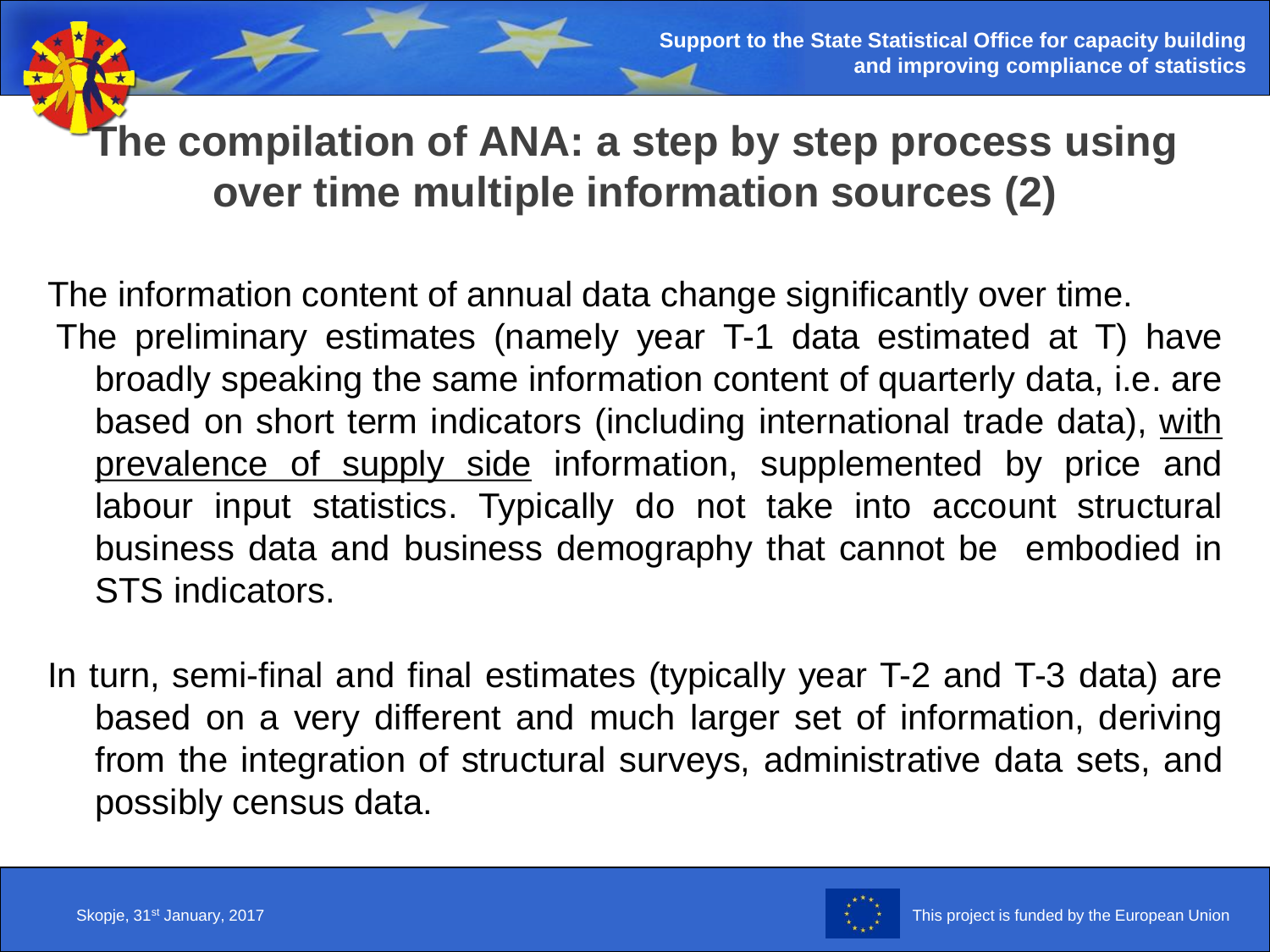#### **The resulting revision process of ANA**

As the degree of completeness of information increases, annual data are revised; the revision cycle of annual data can occur once or twice in a year: for instance in Italy, annual data are released at the beginning of March and at the end of September and at each release the last three years data (T-1, T-2, T-3) are modified.

- The first release (T-1) is closely monitored by policy makers and other users, being read as a crucial information about the economic performance of a country. Only few users are able to consider its actual information content that is by definition partial, with substantial gaps concerning above all demand components and business information at detailed industry level.
- While it is difficult to make clear to users the inherent shortcomings of the first estimates, the best practice for the NSI is to strengthen their robustness in order to control the size of the subsequent revisions.

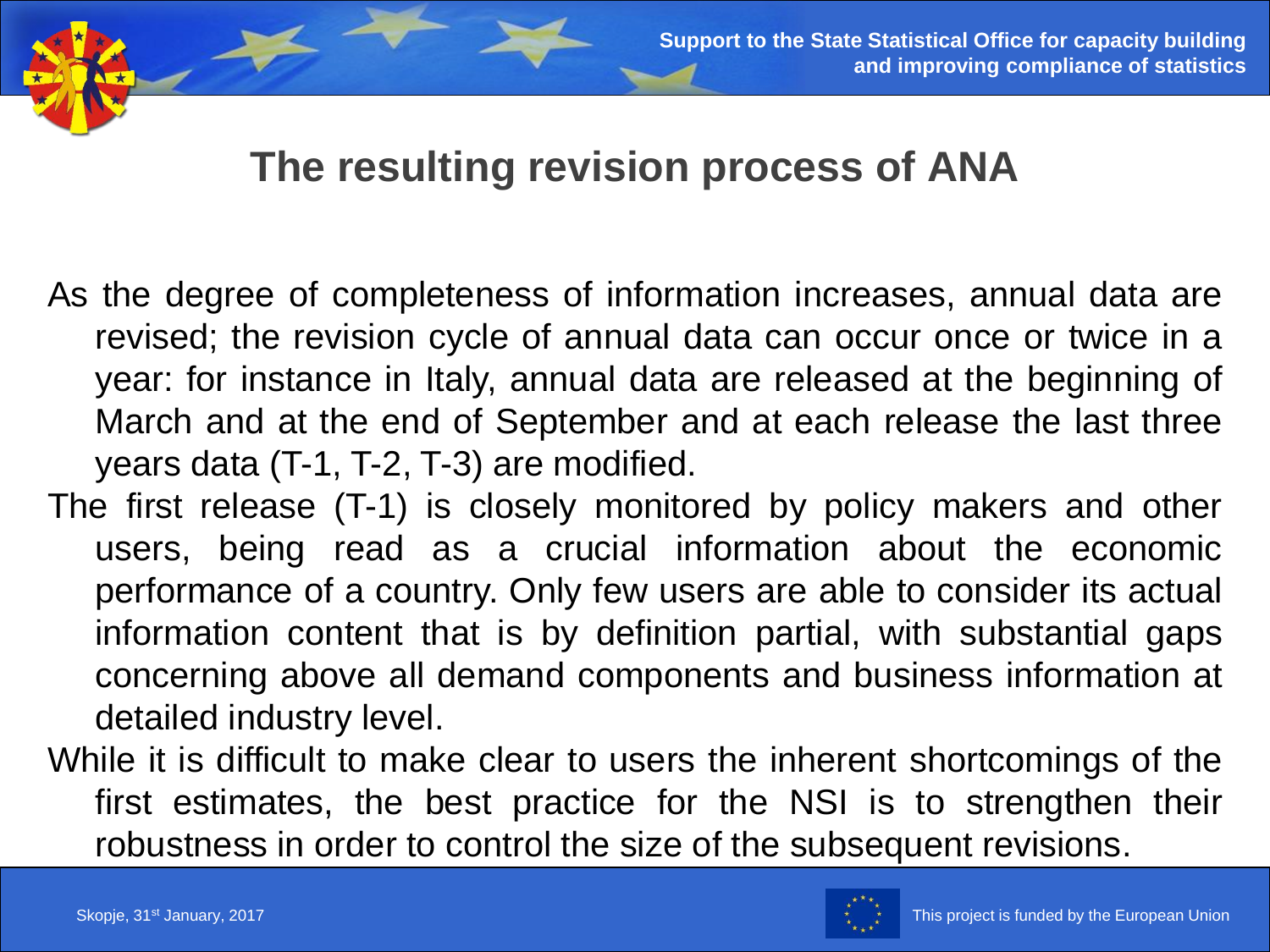#### **The second building block of the system : Quarterly National Accounts (QNA)**

The Quarterly National Accounts have a very important function in macroeconomic monitoring as they provide information about the shortterm evolution of the overall economic situation (the headline information being the rate of change of quarterly GDP in real terms). Moreover, QNA present a synthetic picture of the main components of demand (consumption, investment, import and export) providing key elements for understanding the economic situation and its determinants.

The crucial features of QNA estimates are timeliness and accuracy. Indeed to maintain an acceptable trade-off between those two elements – i.e. to keep a limited revision error - a good information basis for the first estimates of QNA is needed.

The level of timeliness of first (preliminary) estimate is set by the ESA Regulation transmission program: the GDP and its demand and supply components must be transmitted at  $T + 60$  days.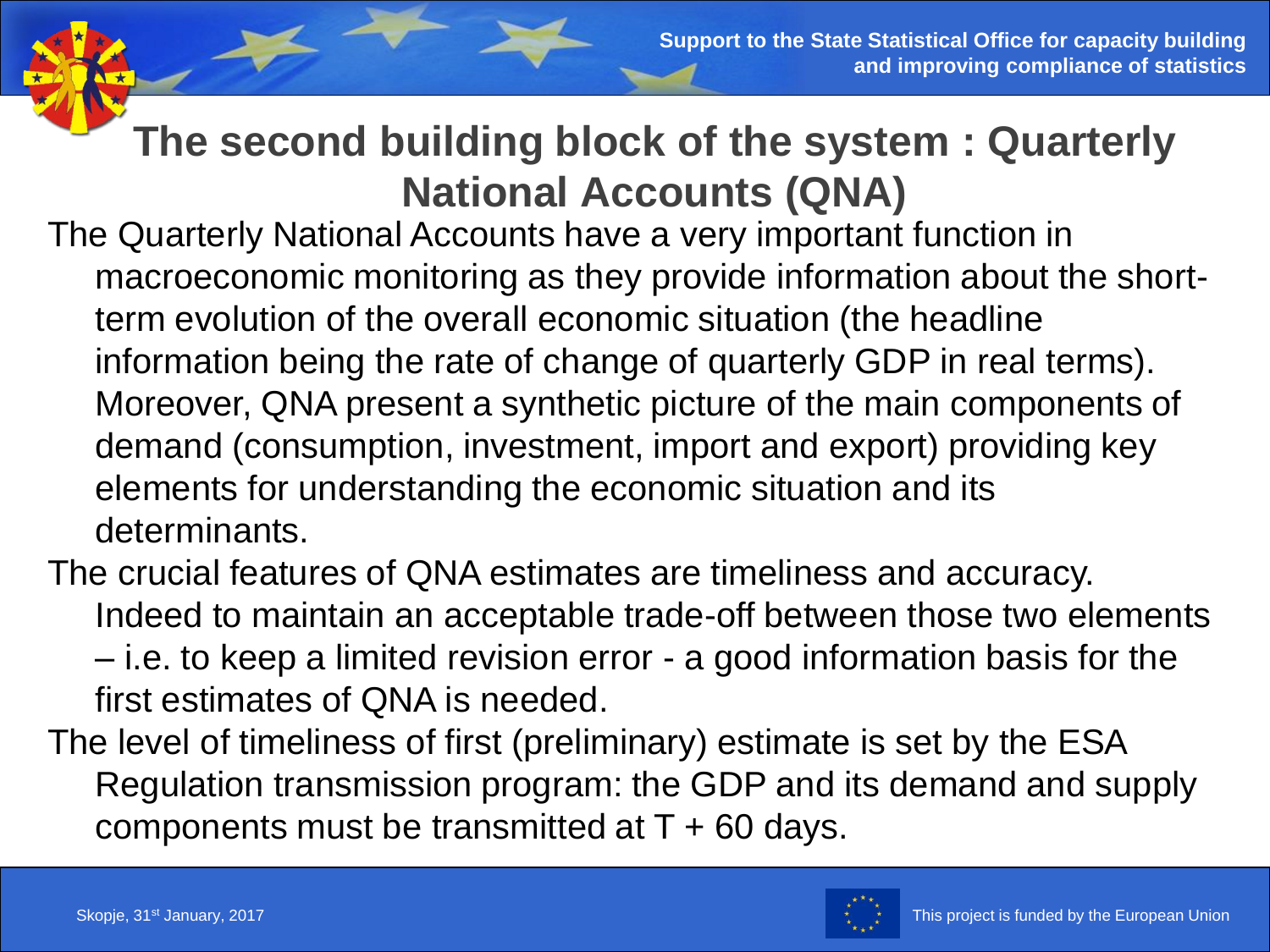# **The role of QNA in the preliminary estimates of Annual data (1)**

- There is an important role of QNA that sometime is not clearly perceived whilst is inherent to the methods that are deployed in the early compilation of Annual National Accounts.
- The first annual estimate of GDP and the underlying simplified version of ANA can be based, by and large, on the aggregation of estimates worked out in the compilation of QNA. In this respect it is very important that quarterly aggregates provide a reliable assessment of the infraannual movements of variables.
- Indeed, the first annual estimate is not just the sum of the 4 quarters values but embodies also other information at yearly frequency and, above all, the contribution of the more robust methodology that can be implemented in the annual framework (for instance, a simplified supply/use frame, the balancing of supply and demand, a complete double deflation approach, etc.).

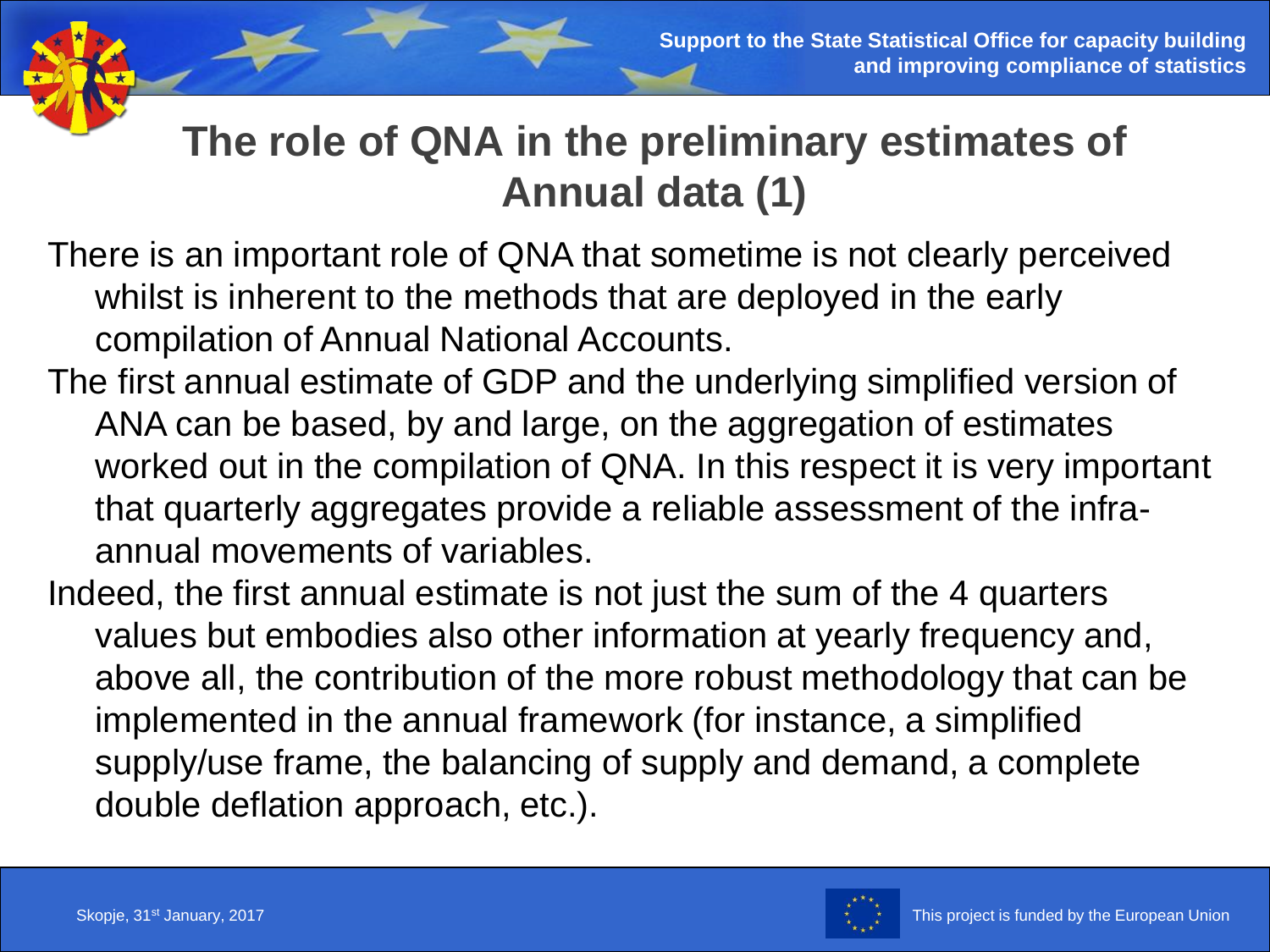# **The role of QNA in the preliminary estimates of Annual data (2)**

- Users expectations about the yearly results are strictly based on quarterly data and the process must be consistent. Any divergence between QNA and first ANA estimates will bring about large revisions of QNA that are not easily explained and understood.
- The coherence between ANA and QNA estimates, and later on the coherence between the preliminary (about T -1) and the final (about T-2 or T–3) crucially depends on the set of indicators utilised in the compilation processes: the short term indicators used in QNA must be able to track the evolution of ANA variables.
- For instance, as far as quarterly estimates on the value added of the industrial sector are based on the IPI and also the annual estimates are using IPI as main information set, the coherence between QNA and ANA is ensured. In turn, the final ANA estimates will utilise SBS data and the difference between SBS and IPI data can be an issue.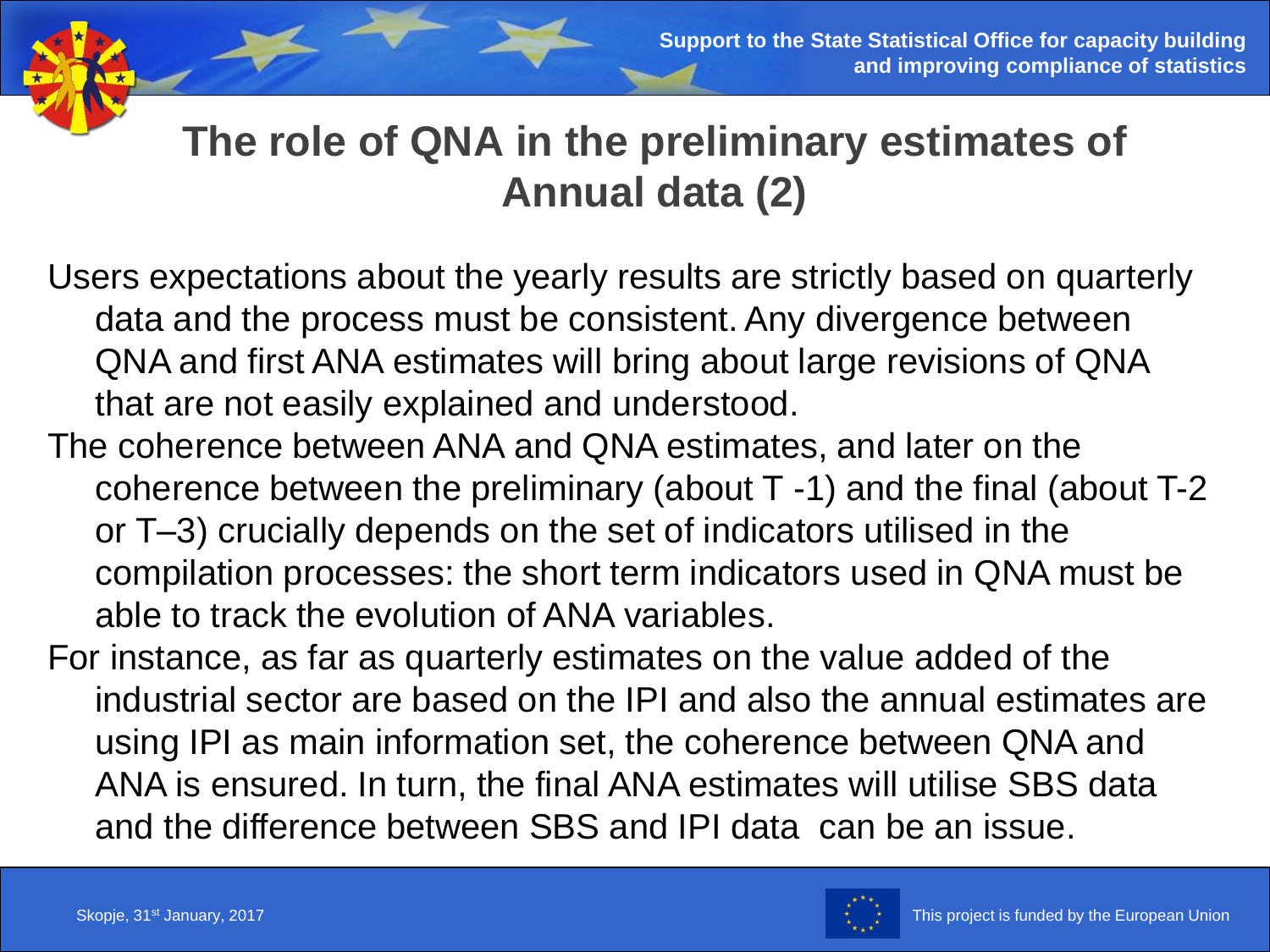# **The compilation of QNA using STS indicators**

The development of the system of the European STS indicators has been led by to main determinants:

- 1. making available to users a set of statistical instruments able to track and monitor the short term evolution of the main business sectors (industrial activity, construction, retail trade, other service sectors).
- 2. making available to National Accounts compilers a large set of variables (production, turnover, prices, labour input) to be utilised in the timely and efficient estimation of Quarterly aggregates, mainly (but not exclusively) on the supply side.
- In fact, indicators such as the IPI (usually broken down by industry), the index of production of construction sector, the producer prices Indexes, the turnover of other services, the service producer prices, indicators of worked hours, are the basis for estimating the quarterly value added at current and constant prices for a large share of the economy

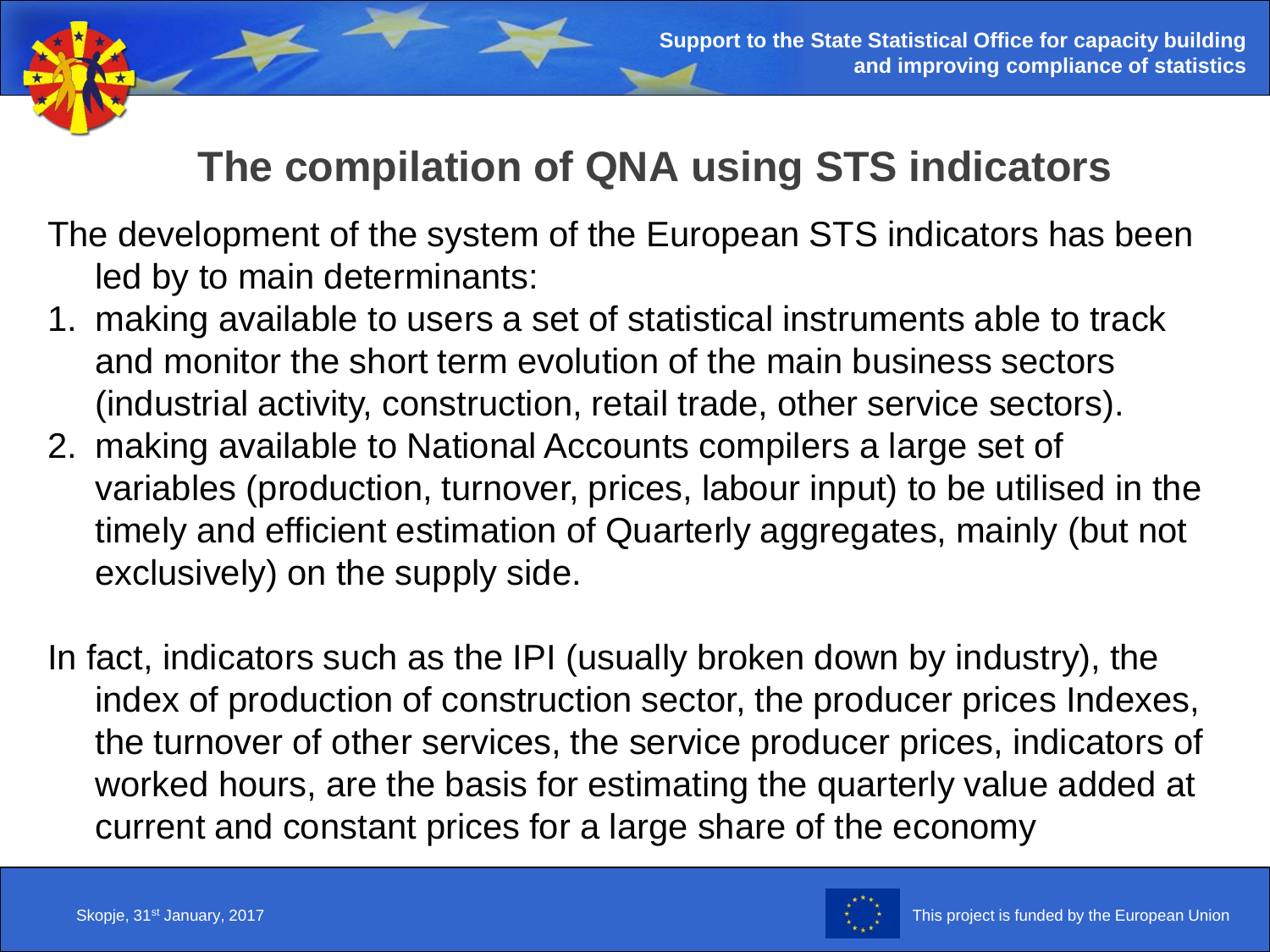# **The compilation of QNA: industrial and construction sectors (1)**

The Industrial Production Index (IPI) on the one hand and the Construction Production Index (CPI) on the other, are very often utilised to estimate the rate of change of value added both in QNA and in the preliminary version of ANA.

In turn, the compilation of value added data in the final (or semi-final) versions of ANA are strictly based on SBS statistics, derived from firm level data (measured by sample surveys or using the integration of survey results and administrative information, like in the Italian case)

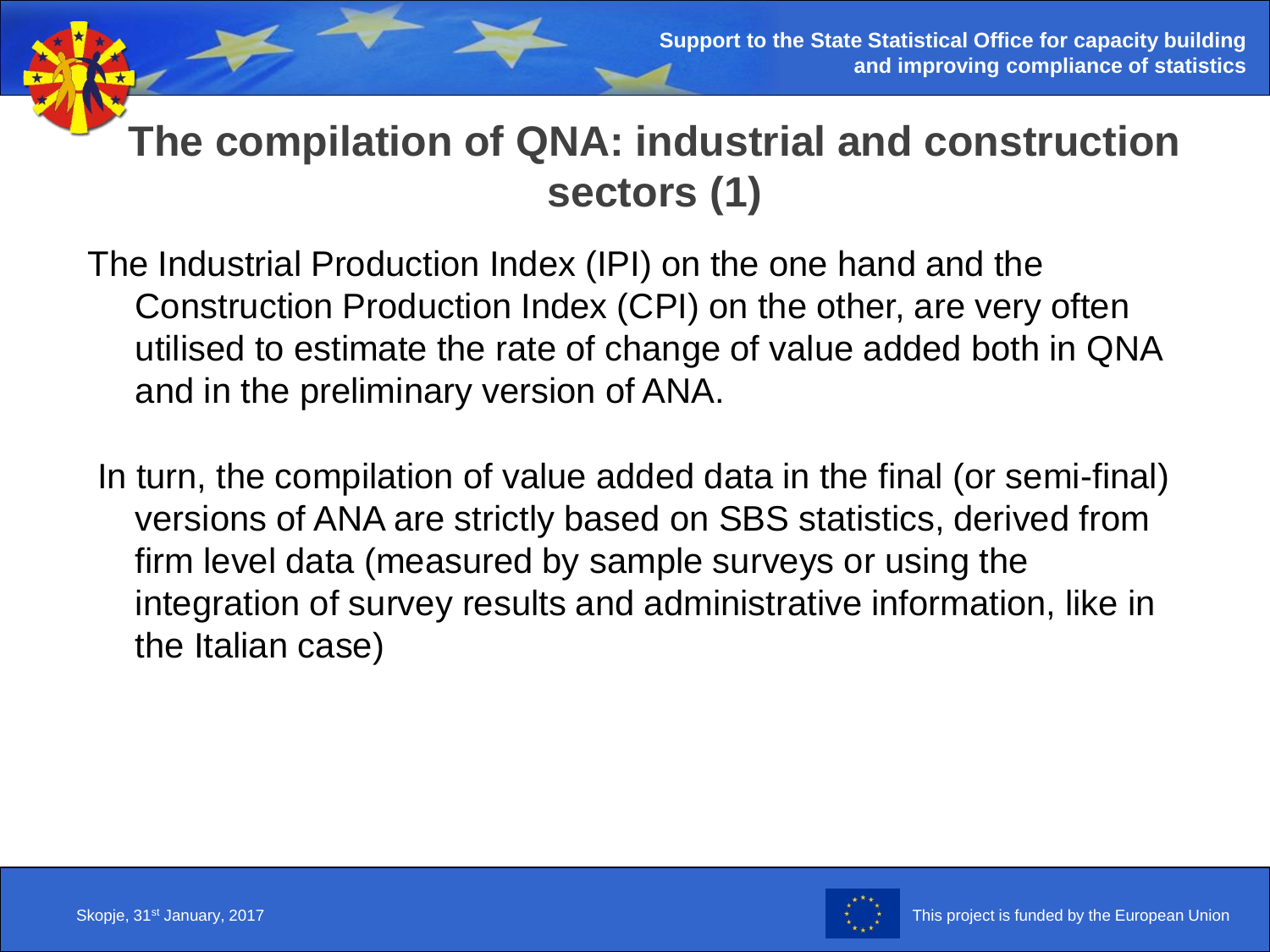## **The compilation of QNA: industrial and construction sectors (2)**

In principle, IPI (broken down by industry) and CPI (split in two components when possible) are good proxies of the short term evolution of value added in volume of the relevant sector; indeed, a constant value added to production ratio is typically assumed in estimating QNA and preliminary ANA aggregates.

However, the robustness of the relationship between those STS indicators and NA value added must not be taken for granted as it depends very much on the features – i.e. the quality - of the IPI and the CPI. This is why their construction methods must be made as coherent as possible with other information concerning value added (first of all with SBS data); issues like the representativeness of the sample of products or the updating of the weighting system are very important.

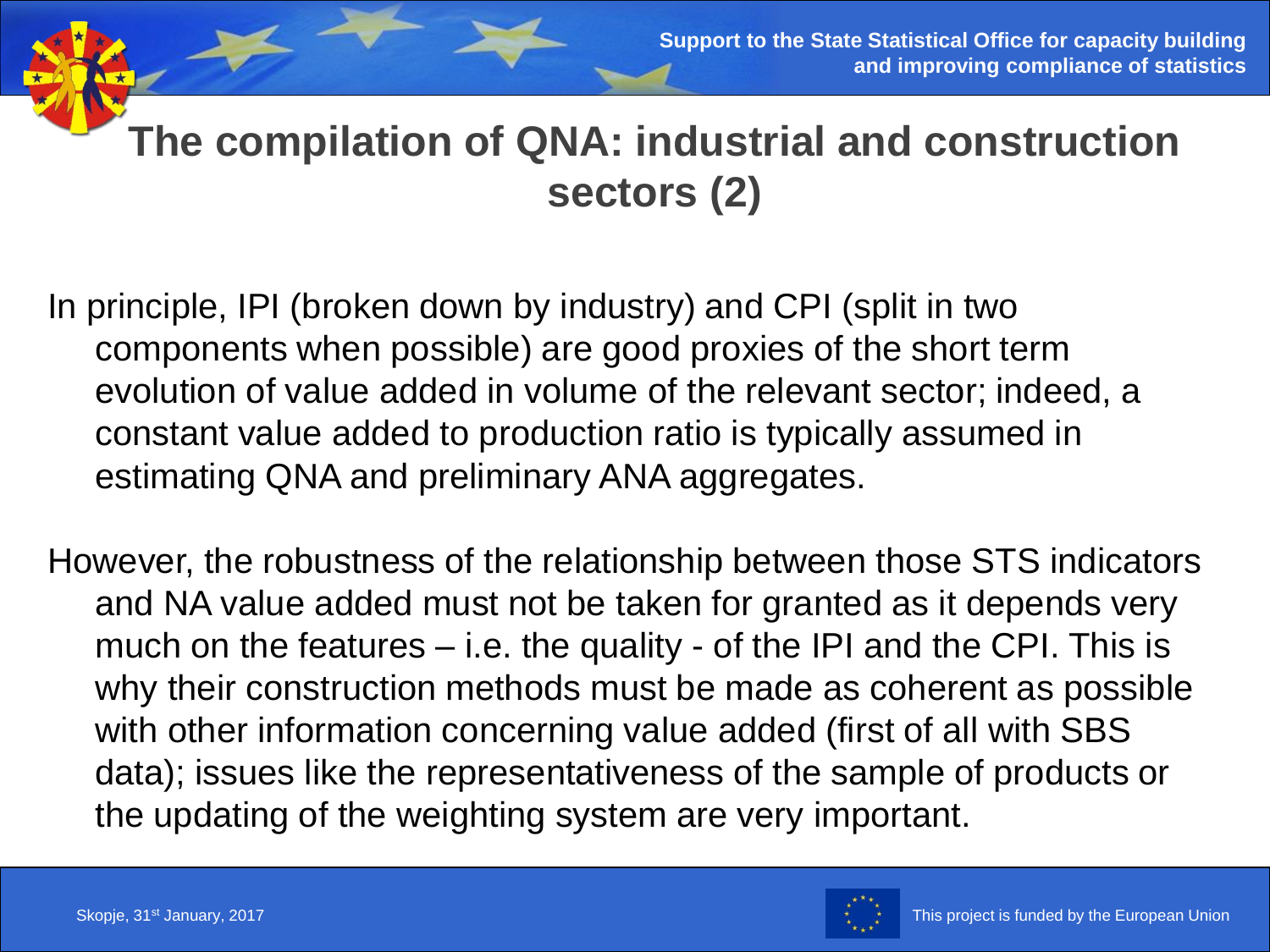### **The compilation of QNA: "market" service sector**

- It is a long standing issue of macroeconomic statistics that information able to track the short-term evolution of service sectors where (or still are…) partial, lagging in timeliness and presenting an insufficient coverage of the relevant sectors, in particular when compared with the information available for industrial activities.
- This issue that has plagued the process of compilation of quarterly (and preliminary annual) value added estimates concerning the service sectors has been tackled with the development of the STS Annex D module, and namely with the development of indexes of service turnover and of service producer prices.
- Indeed the sector coverage of turn-over indicators is far for complete, but it is important that business activities (trade, transportation, communication, professional and business services, etc.) characterised by relevant cyclical fluctuations are included in the set.

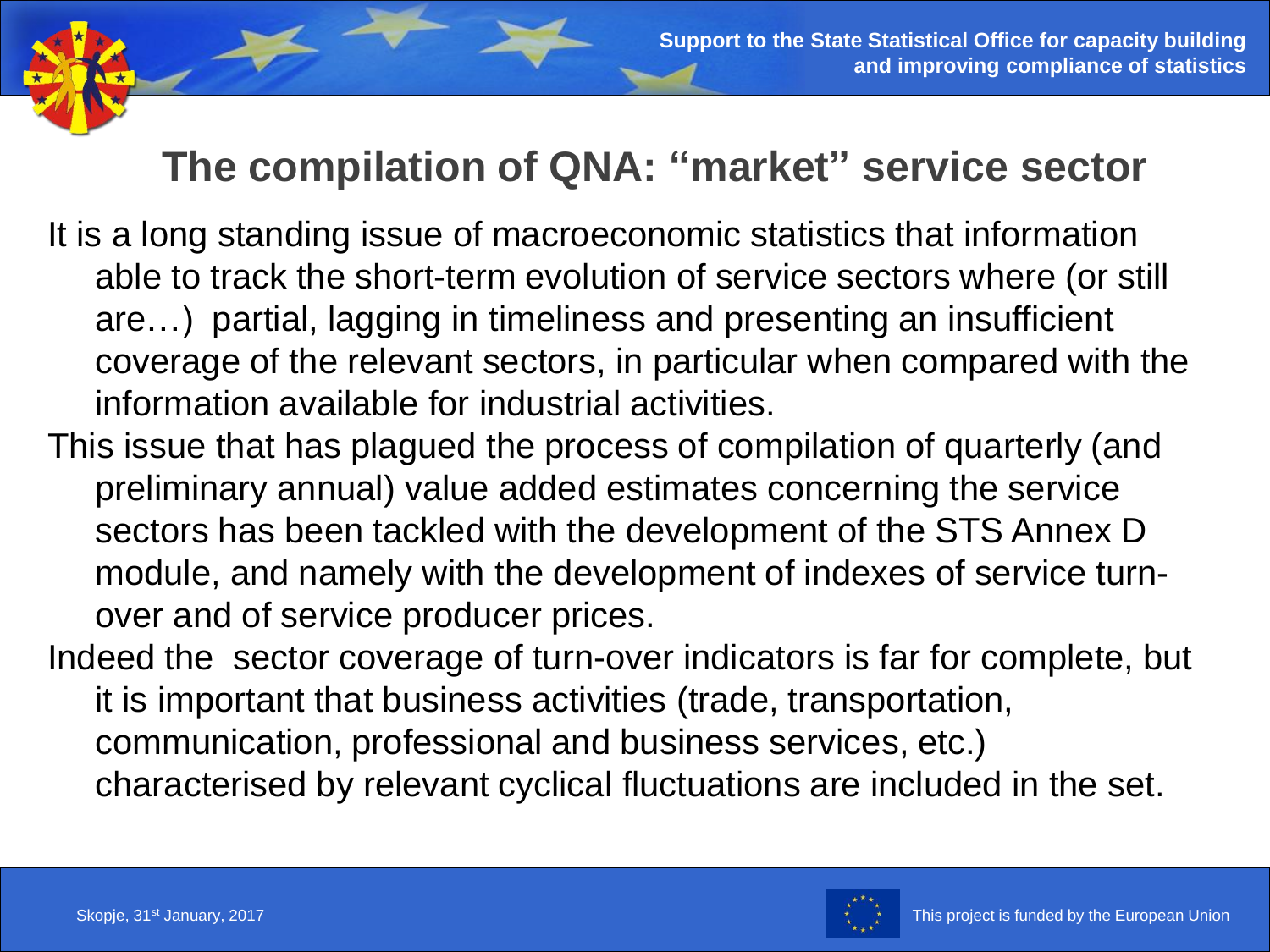#### **The share of services sector in total value added as a measure of the information potential of STS indicators**

#### **Components of BC gross value added by NACE section, percentage shares on current prices data**

| <b>Sector</b>                                                                    | 2000 | 2014 |
|----------------------------------------------------------------------------------|------|------|
| A - Agriculture, forestry and fishing                                            | 12.0 | 11.7 |
| B, C, D and E Mining and quarrying; Manufacturing; Electricity, gas              | 18.7 | 18.3 |
| $F$ – Construction                                                               | 6.7  | 8.0  |
| G, H and I Wholesale and retail trade; Transportation and storage;               |      |      |
| <b>Accommodation and food service activities</b>                                 | 16.9 | 21.0 |
| J, M and N Information and communication; Professional, scientific and technical |      |      |
| activities                                                                       | 7.2  | 7.2  |
| K, L Financial and insurance activities - Real estate activities                 | 19.4 | 16.4 |
| O, P, Q, R, S, T Other services                                                  | 19.2 | 17.4 |

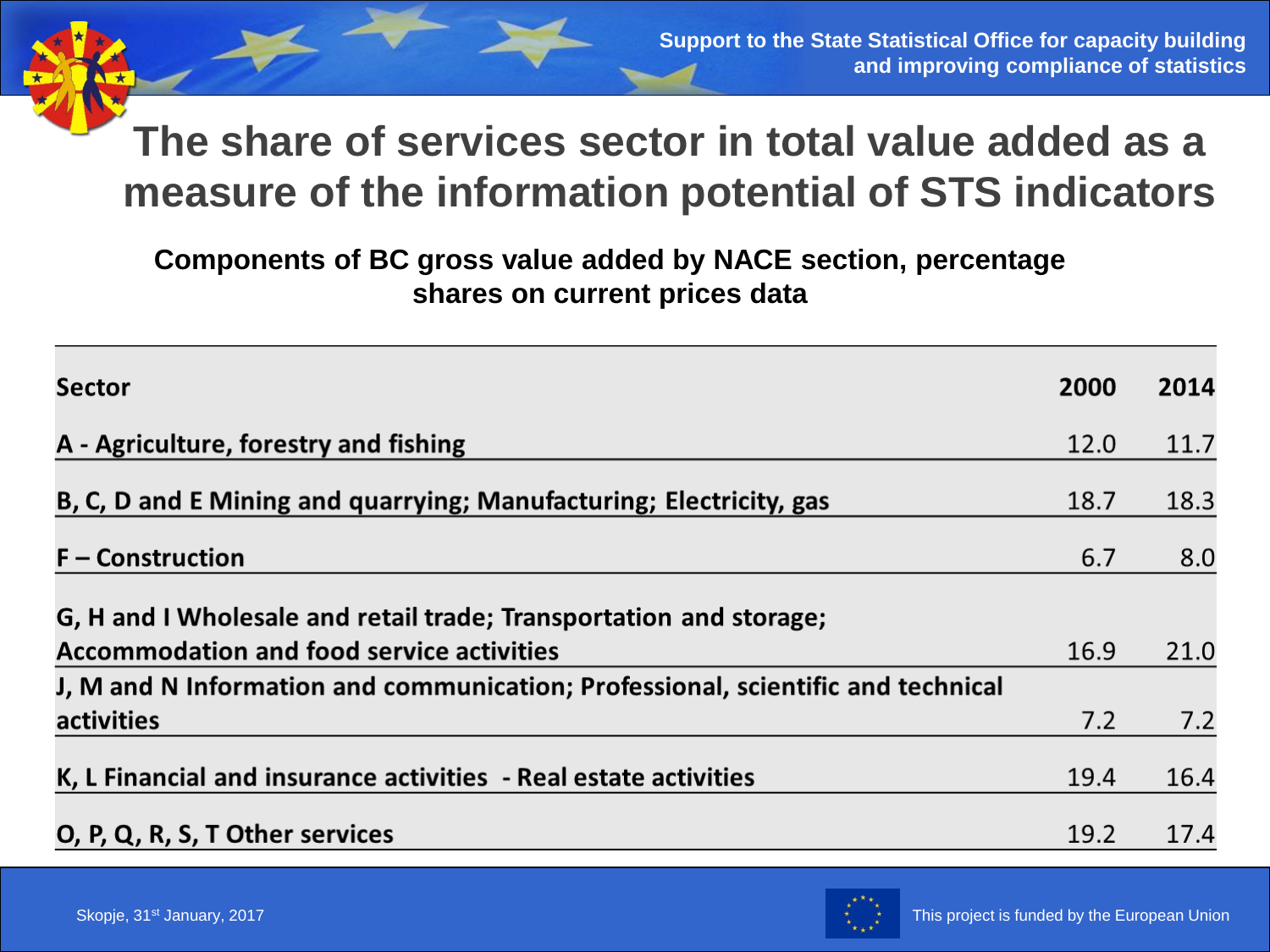#### **How service turn-over indexes can be utilised in QNA estimation**

The service turnover indexes defined by the STS Regulation have proved to be a very useful set of indicators for estimating quarterly value added of specific service sectors. Their evolution is by and large in line with the one of service production at current prices.

- Indeed the deflation of turnover, needed to get high quality indicators (proxies) of the movements of constant prices value added would require that also service producer prices are available. However, if this not the case the service turnover can be deflated for the purposes of national accounts compilation using the same price indexes currently utilised for deflation in Annual National Accounts.
- It must be stressed that the sector break-down of service turnover indexes can be adapted with a sufficient degree of flexibility to the sector breakdown of quarterly value added

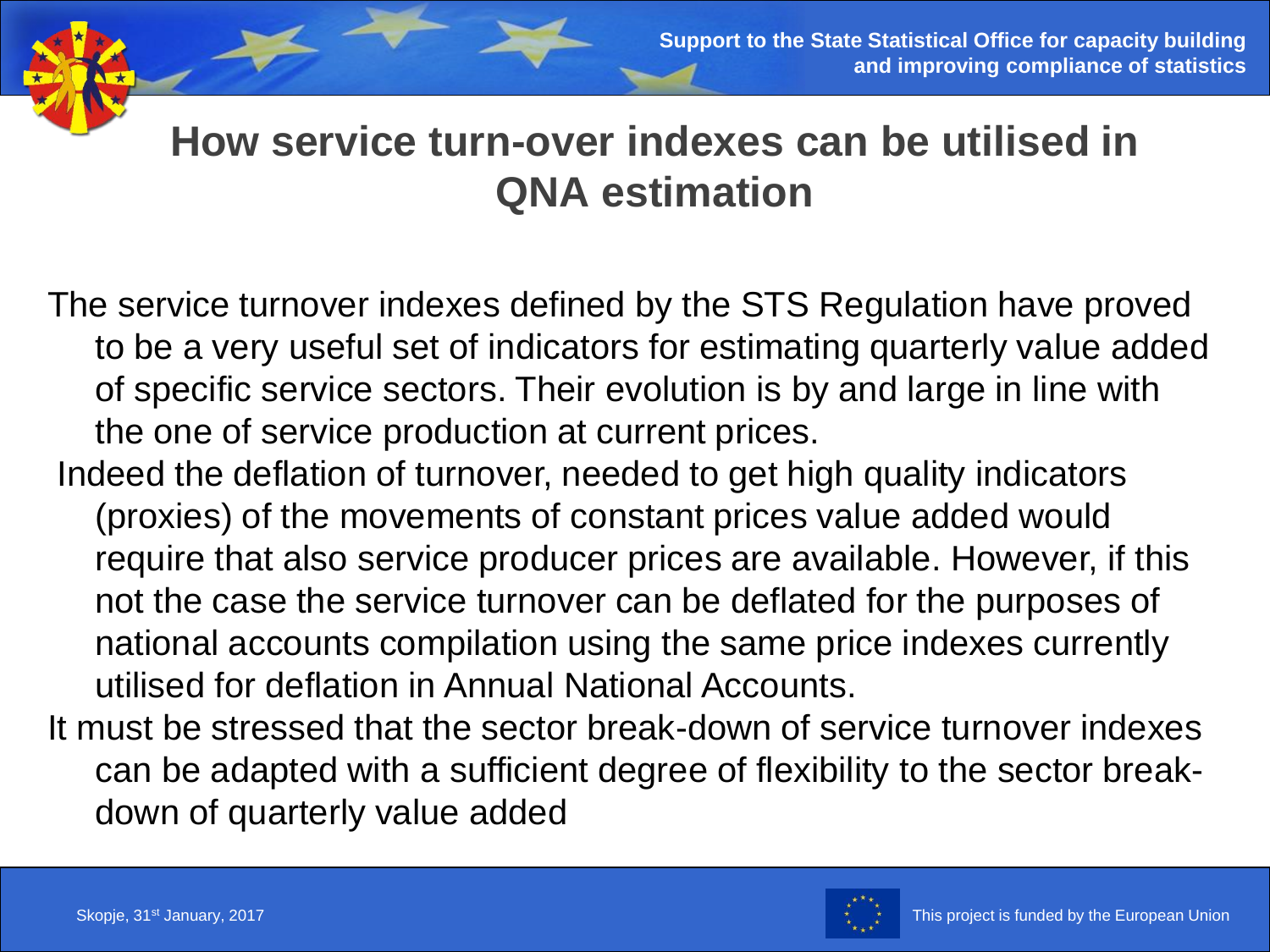#### **Concluding remarks**

- 1. As already stated in the previous presentation STS indicators have been defined also to represent valuable inputs for the compilation of Quarterly National Accounts. This is particularly important for a large share of the service sector
- 2. The correct design of STS indicators is crucial to attain a sufficient degree of consistency between their evolution and the one implicit in Structural Business Statistics measures for activity variables (like turnover and value added)
- 3. Robust STS indicators provide a sound basis for the compilation of Quarterly National Accounts and improve the ability of QNA in contributing to the estimation of preliminary versions of ANA